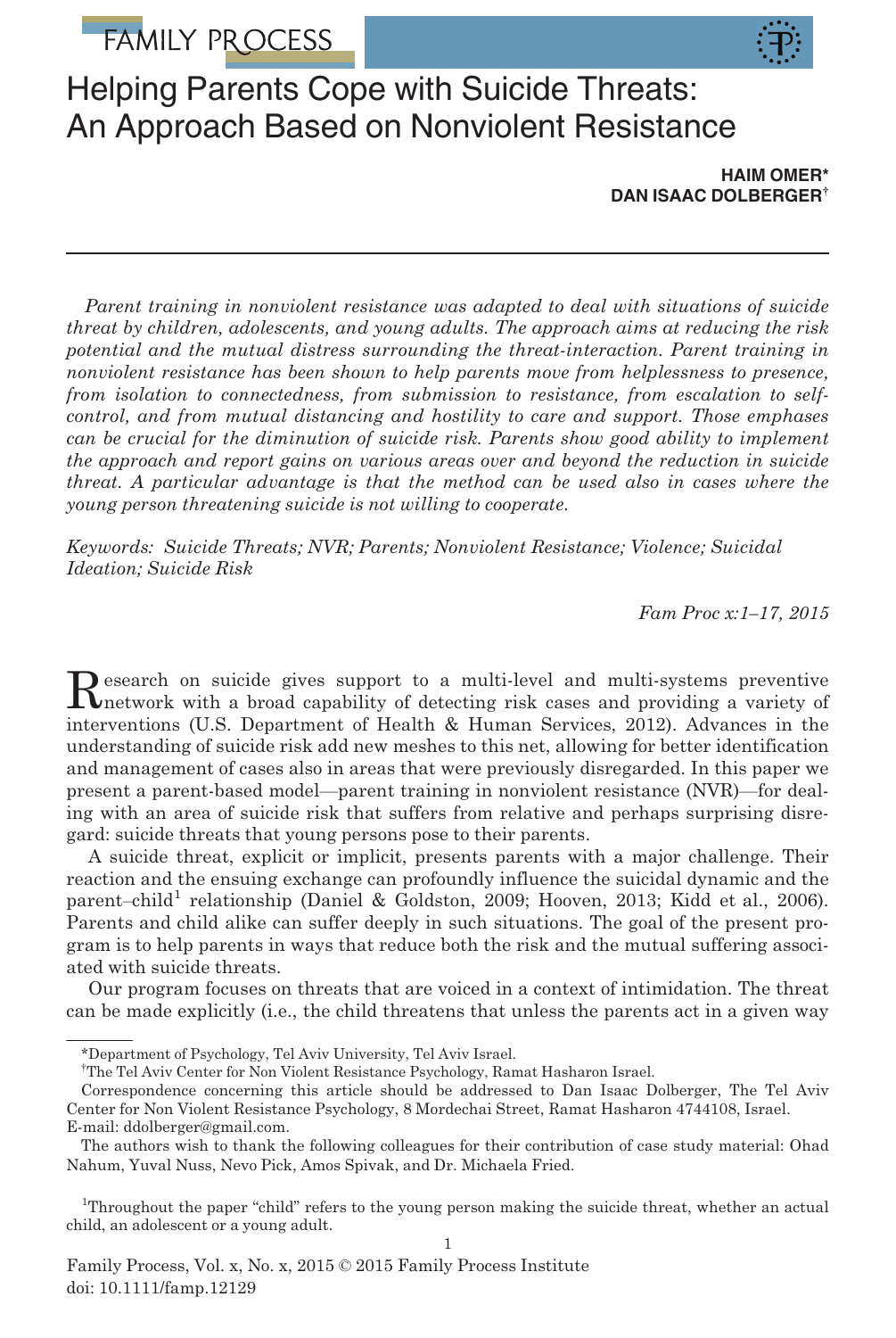he or she will commit suicide) or implicitly (i.e., the child alludes to the possibility of suicide in a more oblique manner). Both explicit and implicit threats can serve to intimidate. Intimidation can be detected when the threat is voiced in the course of an argument or as an attempt to manipulate the parent to give in to certain demands. The child communicates an "either... or..." message. The presence of intimidation does not necessarily mean that the threat is merely "demonstrative." We believe that any threat represents a risk and that dismissing threats as "demonstrative" may actually heighten risk. NVR helps parents cope with suicide threats in ways that do not label them as "demonstrative" and yet counter their coerciveness.

A suicide threat has a unique coercive power: It threatens to stop not only the present interaction, but all interactions. It is the ultimate "last word." Due to this power and its potential destructive consequences, we view suicide threats as a form of violent communication (Qvortrup, 1999). The fact that the intended object of physical violence is the child who emits the threat does not, in any way, diminish the violent implications of the message: In one breath, the child threatens to destroy his or her own and the parents' lives.

Parents often react to suicide threats ineffectively, by panicking, responding aggressively, dismissing the threat, or remaining passive (Huhman, 2002; Owens et al., 2011; Owen et al., 2012). These reactions have several negative aspects: (a) panic reactions often increase arousal and dis-control (Lebowitz & Omer, 2013); (b) reacting to the perceived aggression by lashing back or giving in usually escalates the interaction (Omer, 2004); and (c) remaining passive, ignoring, or minimizing the threat leaves the child alone and unsupported. Those parental reactions are not only ineffective. They typify relational patterns that have been linked to suicide risk (Daniel & Goldston, 2009; Dube et al., 2001; Fergusson, Woodward, & Horwood, 2000; Johnson et al., 2002; Wagner, Silverman, & Martin, 2003).

Most suicide prevention programs concentrate on directing youth to sources of assistance (Klimes-Dougan, Klingbeil, & Meller, 2013). Despite this, it is rare to find prevention programs including families of vulnerable youth (Hooven, 2013). This can pose a serious problem in the identification of risk as, especially with young persons, parents are often the first and sometimes only people to be aware of the threat (Luoma, Martin, & Pearson, 2002; Owens et al., 2011; Owen et al., 2012; Pikris et al., 2003).

Most programs that do involve parents are usually geared to improving family communication, increasing positive interactions and strengthening the parent–child bond (e.g., Diamond et al., 2010, 2011; Hooven, 2013; Stanley et al., 2009). These goals are of high importance, as the literature has shown that suicidal children and their parents often suffer under serious liabilities in those areas (Kashani, Goddard, & Reid, 1989; Wagner et al., 2003). However, we think that some major problems remain unaddressed by most programs: (a) in many cases, suicidal young people are not willing to seek or accept treatment (Carlton & Deane, 2000; Wyman et al., 2008) and over half of those who completed suicide have never been in contact with mental health services (Booth & Owens, 2000; Nada-Raja, Morrison, & Skegg, 2003); (b) parents are in deep distress and should be considered as clients in their own right and not only as treatment agents; and (c) little attention is given to the threat-interaction as a risk factor in itself and to the question of how parents can reduce its destructive potential.

Based on the socio-political doctrine of NVR (Sharp, 1973), the present approach to parent training aims to resist violence and self-destructive behaviors in strictly nonviolent and nonescalating ways (Omer, 2004). The reason for systematically eschewing escalation is not only moral, but also practical. The basic assumption of NVR is that individuals and groups who act violently are not all of one cloth; rather, that there are voices within them that might favor a positive solution. NVR's practical rationale is to strengthen the internal voices in favor of a positive solution and reduce those in favor of extreme ones. Resisting violence while also avoiding provocation and escalation would, in all probability,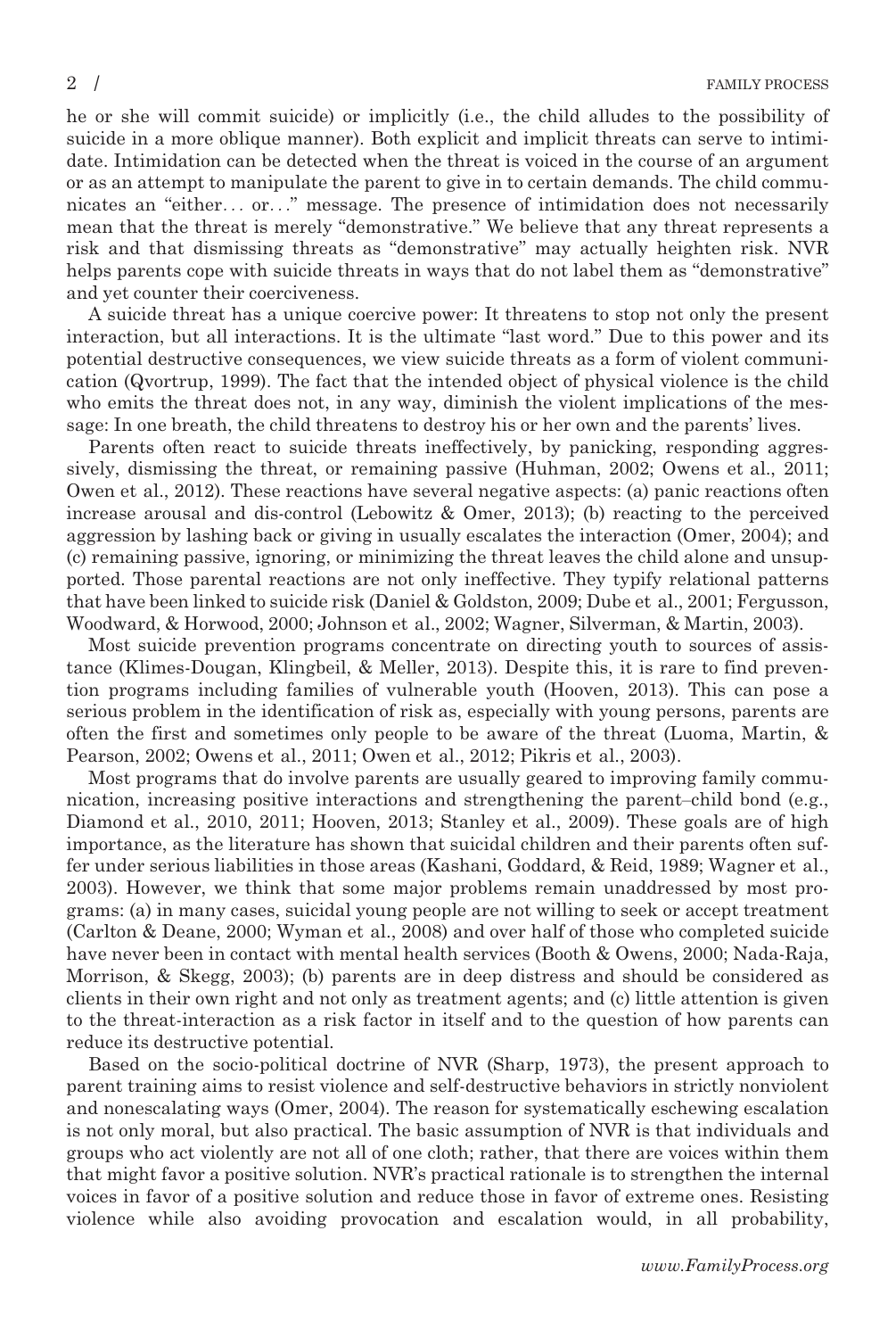strengthen those positive voices. In contrast, lashing back, stonewalling, or giving in would, in all probability, strengthen the voices that favor violence.

Within the mind of a young person who threatens suicide, there is probably a debate between some inner voices favoring life and other voices favoring suicide. Shneidman's (1985) seminal theory of suicide is based on this premise. He referred to this inner dialogue as taking place within "the parliament of the mind," and assumed that as long as suicide is not completed, the voices in favor of life are still active and probably dominant. Attacking the child, giving in to threat-backed demands, remaining passive, or ignoring the threat might strengthen the suicidal faction.

In NVR, resistance and support are two sides of the same coin: Parents support the child and resist the threat at the same time. Support and resistance can be bound together because NVR is essentially an increase in parental presence. The message of decided parental presence can be paraphrased as follows: "We are your parents and will remain your parents! We will not leave you alone! You cannot discard us or paralyze us! We are here at your side and will resist the threat to your life and to ours!" This stance of support and resistance turns NVR into an approach that fosters both parental authority and the development of a secure bond between parent and child (Omer, Steinmetz, Carthy, & von Schlippe, 2013). This combination has been linked to lower suicide risk (Donath, Graessel, Baier, Bleich, & Hillemacher, 2014). On the supportive side, NVR joins hands with attachment-based family treatments (Diamond et al., 2010, 2011); on the resisting side, with programs designed to strengthen parents against inappropriate accommodation to dysfunctional demands (Lebowitz, Omer, Hermes, & Scahill, 2013). The essence of NVR is the commitment to achieving both goals using the very same means.

Nonviolent resistance has been shown to be effective in reducing children's aggressive and destructive symptoms, parental helplessness, parental impulsiveness, and parent– child escalation (Lavi-Levavi, Shachar, & Omer, 2013; Ollefs, Schlippe, Omer, & Kriz, 2009; Weinblatt & Omer, 2008). The program was also adapted for the parents of children with anxiety disorders (Lebowitz et al., 2013) and of dysfunctional young adults (Lebowitz, Dolberger, Nortov, & Omer, 2012). A special feature of NVR that makes it relevant for cases of suicide threat is its applicability even when the child refuses treatment (Lebowitz et al., 2012, 2013). In addition, NVR has shown high potential in recruiting and keeping in treatment parents who are otherwise refractory to professional help (Lavi-Levavi et al., 2013; Weinblatt & Omer, 2008). This is probably due to the fact that NVR addresses the parents' own distress, viewing them as clients in their own right (Omer, 2004, 2011). This characteristic helps to turn NVR into a potentially important mesh in the multi-level network of suicide prevention: Through NVR many parents, who might otherwise have remained isolated or detached, may become connected to the network, allowing thereby for the detection and treatment of many cases of suicide threat that would otherwise have remained hidden. NVR also promotes other elements of positive connectedness that have been strategically linked to reduced suicide risk (Center for Disease Control & Prevention, 2008): (a) connectedness between the suicidal person and his or her parents, as well as with other potential supporters; (b) connectedness between the family and a support network of relatives and friends; (c) connectedness between the family and the professional network (teachers, therapists, psychiatrists, social workers); (d) connectedness between the members of various professional and institutional agencies. This emphasis on connectedness is one of NVR's major sources of strength (Omer, 2004, 2011; Sharp, 1973).

# NVR and the Interpersonal Dynamics in Suicide-Threat Situations

We believe that the urgency of suicide threats requires a two-phase approach: (a) a containment phase in which parents learn to cope with the acute crisis and (b) an anchoring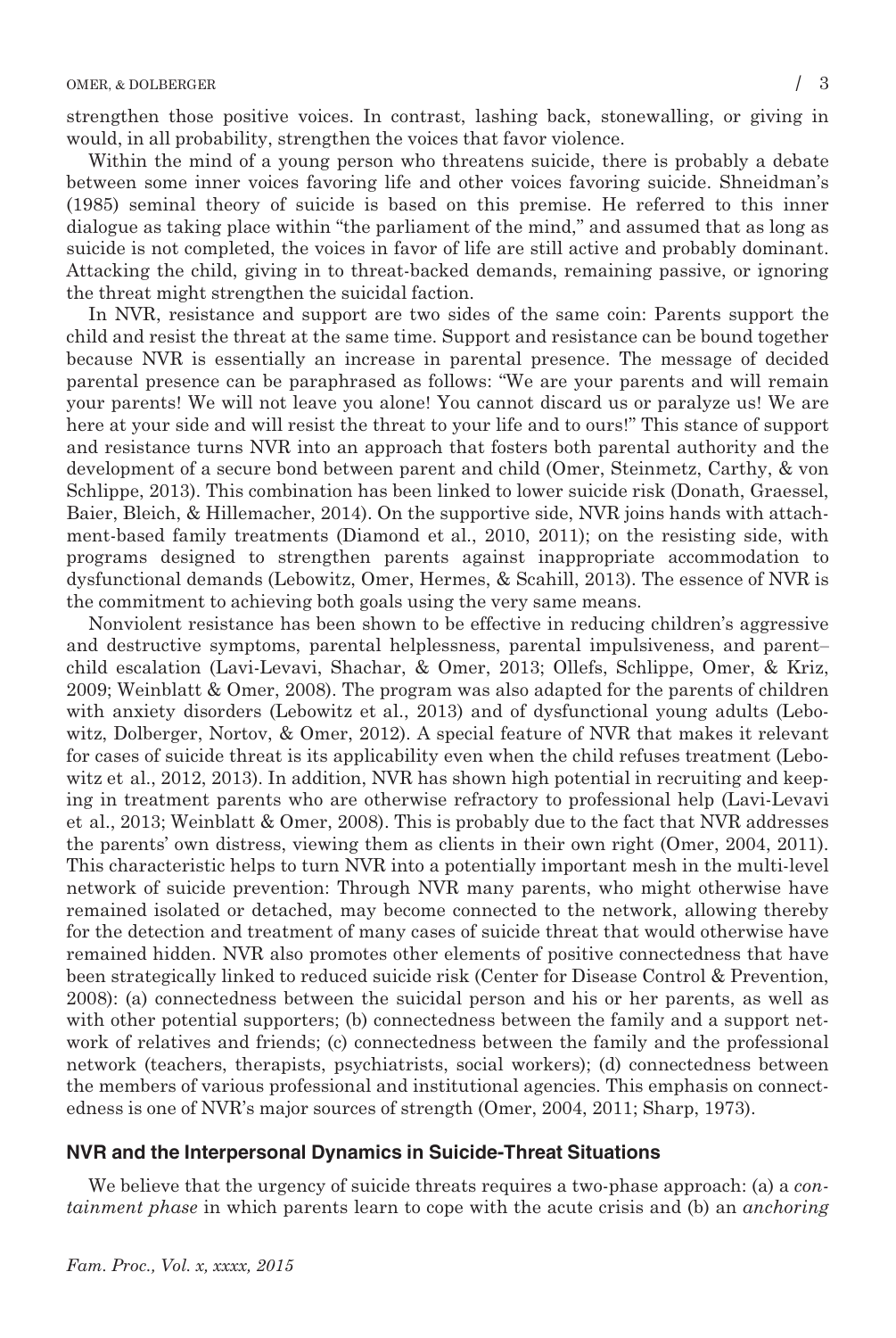phase in which parents learn to widen and consolidate the steps activated in the containment phase, anchoring themselves in their parental role and support system in ways that may increase family and individual stability. NVR fosters containment and anchoring by promoting the following processes:

# From helplessness to presence

Parents often feel paralyzed, have an emotional outburst, submit to the child's demands, or try to ignore the threat. The helplessness reflected in those reactions may have very negative effects: (a) the child feels left alone, (b) the conflict escalates, and (c) dysfunctional patterns are perpetuated. However, if parents are able to act in ways that convey presence instead of helplessness, the crisis can be contained and the fundaments can be laid for further improvement.

The containment phase is launched by an *announcement* in which the parents communicate to the child their decision to remain present in his or her life and resist suicide to the best of their abilities. The announcement is delivered solemnly, both orally and in writing. This quasi-formal delivery positions the announcement as a transition rite to a new form of dealing with the threat. The following is a typical announcement:

# Dear Daughter,

We have decided that we will do all in our power to resist suicide and to support you in your trouble. We know you are suffering and we will do our best to stand by your side. We will no longer keep ourselves distant, but will be as close as we can. We will no longer keep this a secret, and will get help from anybody who is willing to help us. We feel that getting help is our utmost duty, for life and death are not private issues. We know that we will go through a very difficult period, and we will be together in this. Your loving parents.

The announcement affects the parents no less than the child. It signals the passage from helplessness to presence and restores the parents' sense of agency. Importantly, the announcement is a one-way parental initiative and its value is independent of the child's willingness to cooperate. Parents are prepared in advance to cope with a variety of reactions to the announcement. For instance, if the child rejects the announcement or throws away the written page, they are prepared to say: "We don't expect you to agree. We are doing this because it is our duty as parents!" If the child tries to provoke the parents, they are taught to withstand the provocations without escalating. If the child runs away, parents are prepared to launch a search action, leaving messages with the child's friends and their parents. Parents also learn to cope with the fear and stress that the child's reactions induce in them.

The shift from helplessness to presence is also manifested by an increase in contact with the child. If the threat is especially urgent (e.g., if there are signs of actual preparations or an attempt was already made), parents are required to set up a suicide watch, not only as a measure to impede the attempt, but also as a manifestation of presence. The suicide watch conveys the message, "We are here and will stay here to the best of our abilities!" Parents often object that they cannot keep the watch forever and that once the child is left alone, the risk of suicide will increase again. Indeed, impeding suicide continuously is all but impossible. However, even without being able to fulfill this goal, the suicide watch conveys a message of care and involvement that reduces the child's isolation. This experience is intensified when the people who set up the watch include also a group of relatives and friends, who take turns to maintain the watch. An adolescent or young adult who experiences the devotion of a group of people who are willing to stand by his or her side for hours and days will feel less abandoned. The sense of connectedness that is engendered by this experience can be a powerful antidote to the wish to die.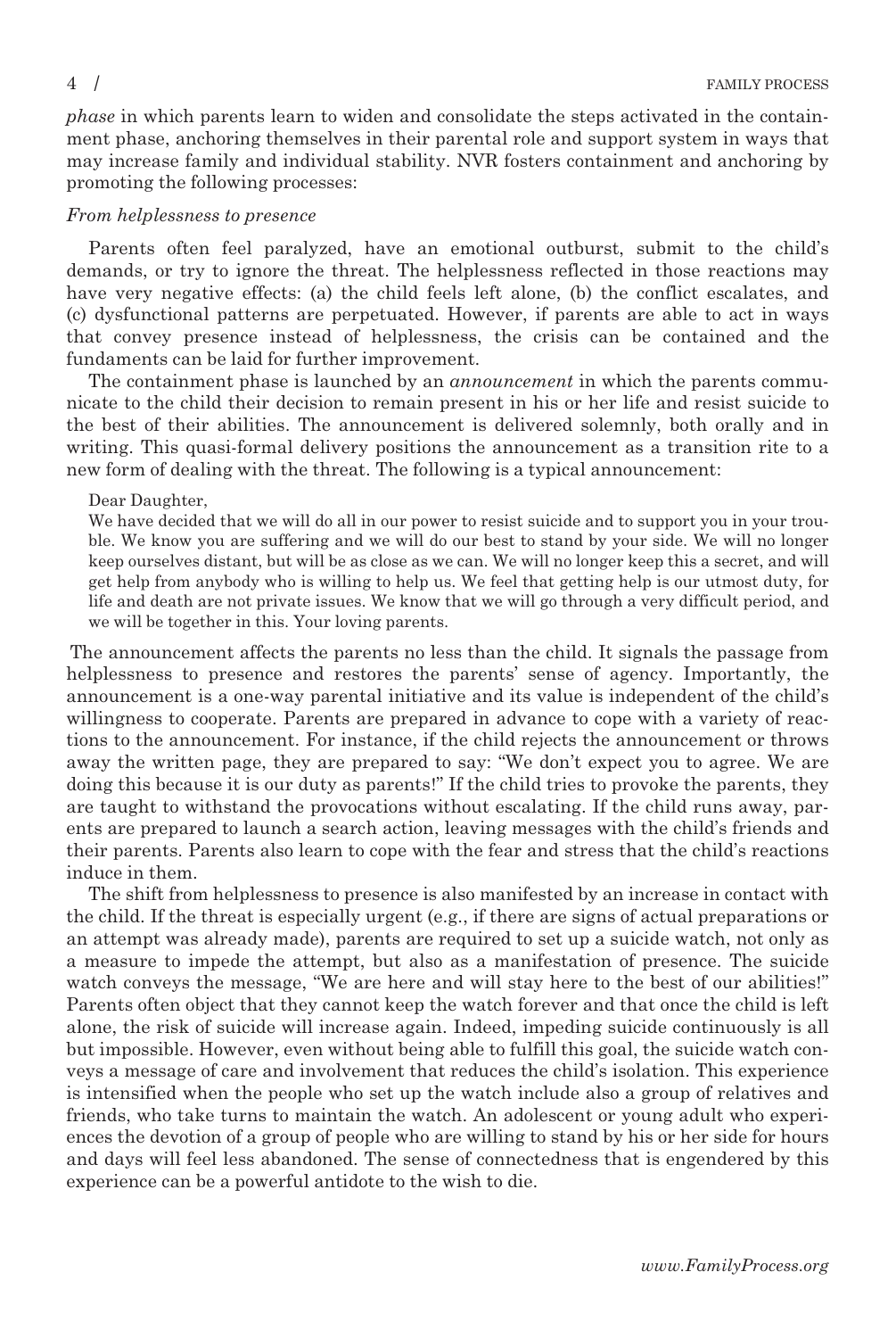The gradual transition from containment to anchoring can be illustrated by the passage from an intense suicide watch into a more virtual manifestation of presence (e.g., by means of constant telephone contacts or text messages). As we argued elsewhere, when parents succeed in becoming present to the child's mind in situations of risk, risk may diminish (Omer, 2011). We believe that by becoming present to the child, either personally, virtually, or through other supporters, parents strengthen the child against the temptation of suicide. The intense presence of the first phase conveys containment. The presence achieved by multiple caring messages from different sources conveys anchoring. Indeed, an anchor may still fulfill its function even if the ship is connected to it by a long rope. Thus, the transition from containment to anchoring may be likened to a progressive lengthening of the rope: The child remains connected to the anchor, but in a manner that is less immediate and leaves more room for autonomous action.

#### From isolation to support

The negative aspects of the suicide interaction are deepened by isolation. Many parents keep the suicide threat secret, either out of shame, in order to protect the child, or because they are afraid of the child's reaction. Keeping the threat secret drastically reduces connectedness, enclosing the suicide interaction within the boundaries of the parent–child relationship. Secrecy is detrimental for both child and parents because (a) the parents remain maximally vulnerable to emotional blackmail, (b) help possibilities are restricted, and (c) the recursive aspects of suicide interaction are perpetuated. For these reasons, we believe that secrecy and isolation provide the ideal environment to aggravate suicide threats. In contrast, lifting the veil of secrecy and creating a network of supporters by involving relatives, friends, and professionals may lead to a deep change in the conditions that maintain suicidal dynamics.

Some parents may feel that involving others would constitute an unacceptable breach of the child's rights of privacy. In our experience, parents who were initially reluctant to disclose the threat agreed that, when the child's life is at stake, privacy rights should take the back-seat. Indeed, with proper coaching, most parents are willing and capable of mobilizing support. In our treatment, we have a supporters' meeting as soon as possible after the first session. In preparation for that meeting, parents are helped to prepare a "message for the supporters", briefly describing the problem and asking for their help. The message is delivered by word of mouth, but parents are encouraged to deliver it also in writing. The following is a typical text:

#### Dear John,

As we told you today, our daughter Mary has threatened to commit suicide, if we insist that she returns to school. Though this is not the first time that she has mentioned suicide, this is the first time we have decided to ask for help, not only from professionals, but also from family and friends. We are now in parent-therapy, where we learn to overcome our helplessness and isolation. We understand that in remaining alone and keeping the problem secret, we are making it worse. So, we would like to invite you to a supporters' meeting. In the meantime, we are setting up a suicide watch so as not to leave Mary alone. We are also developing a plan how not to give in to Mary's threat, but to help her go back to school as soon as possible. We would be very glad if you could visit us at home sometime during this week and, if Mary agrees, have a short conversation with her. If she doesn't agree, you could leave her a short written message. In any case, your visit will be enormously important for us. Your friends Silvia and Jack.

Parents should be helped to cope with their fears about the child's possible reaction to the involvement of supporters. It is crucial to address parents' fear that disclosing the secret might push the child into attempting suicide. We tell parents that more than anything loneliness and isolation deepen despair and suicide risk. Once parents dare to reach out for help, loneliness is reduced, which makes support and new solutions available. We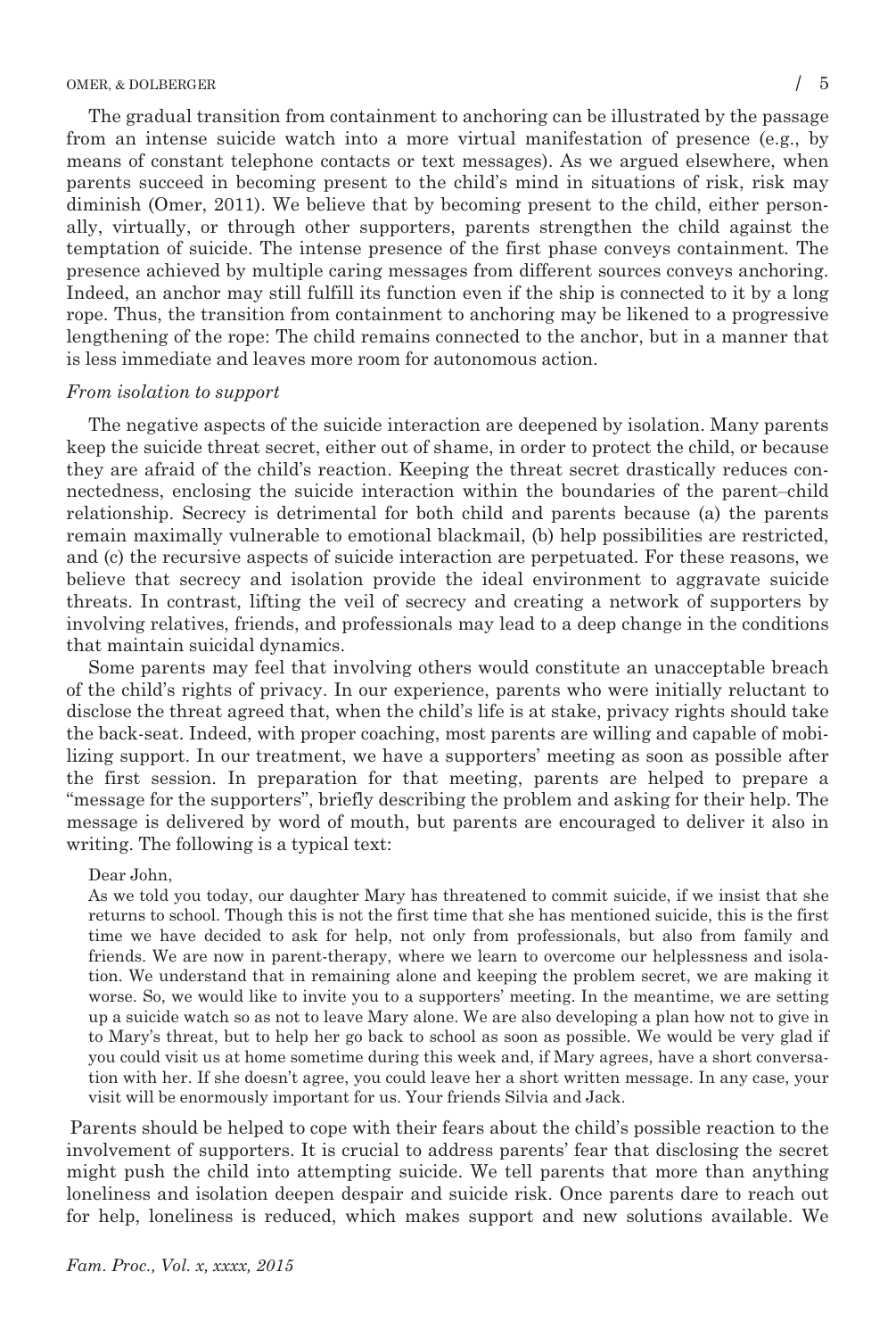make it clear to parents that their child may react in anger to the involvement of others, perhaps attacking them or refusing contact with the supporters. However, the very involvement of supportive others opens new horizons for parent and child alike.

Parents are also helped to withstand the child's anger. Supporters echo the message that life and death issues overrun privacy rights, and this helps children to gradually accept it. The supporters are encouraged to tell the child, "If your parents kept this secret, it is as if they were giving you up! Neither they nor we are ready to give you up!" Lifting the veil of secrecy and involving supporters may change the entire ecology of suicide interaction in a matter of days.

The creation of a supporters' network is crucial not only for the containment phase, but also for facilitating the transition to the anchoring phase. The involvement of supporters in the suicidal crisis makes it more likely for parents to seek help in other contexts. The availability of a support system is a basic factor that enables parents to anchor themselves in their parental role. In this respect, the anchor metaphor is especially apt: A small anchor can stabilize a relatively large ship on account of its spikes (the supporters); an anchor with only one spike (the isolated parent) would be much less effective.

# From submission to resistance

In many cases, a suicide threat is the culmination of a long chain of interactions based on patterns of coercion and dysfunctional demand. Fearing that the child may otherwise collapse, run away, or commit suicide, parents accommodate to the child's dysfunctional needs and demands, provide age-inadequate services, and relieve the child from routine obligations (Lebowitz & Omer, 2013). Each step in the sequence paves the way to the next in what becomes a loop of fear and despair. Over time, the very possibility of resisting the child's demands becomes all but inconceivable to the parents. Especially in the case of children with social anxiety, parental giving-in tends to increase withdrawal, as parental accommodation creates a totally protected space within the house, in deep contrast to the menacing challenges of the outside environment (Lebowitz & Omer, 2013). The child, in turn, becomes increasingly convinced of his or her own inability to function. Suicide threat is the logical conclusion of this interactive pattern. The message, "If you don't do this for me, I cannot live!" often paraphrases an entire relationship.

It may sound counterintuitive that, precisely when a child threatens suicide, parents should learn to resist demands they have become used to meet under relatively less stressful conditions. However, our experience has shown that a suicide threat situation extreme as it is—can offer a unique window for change through resistance. Its very extremeness legitimizes breaking the patterns that led to it, by demonstrating to parents how destructive accommodation can be.

A chief goal of our work with parents is to help them deal with the suicide threat as a lever for changing the coercion-submission cycle. Any attempt to cope with the threat without changing the pattern paves the way for the next threat. For this reason, we find it central to describe the suicide threat as an act of violent communication. This description makes it clear that resisting the threat means resisting the violence and coercion that have often come to characterize the relationship.

Parents are able to resist, if they are supported, and support becomes more readily available because of the suicide threat. Helping parents to contact supporters and tell them they are being threatened and coerced makes parents more resilient to both threat and coercion. Some supporters are requested to contact the child soon after the parental announcement. Sometimes, one or more supporters are already present in the house at the time of the announcement. Parents may tell the child candidly as they deliver the announcement: "We have already notified some people who are close to us. Uncle Steve is now in the dining room and is aware of what is going on here." Thus, supporters may serve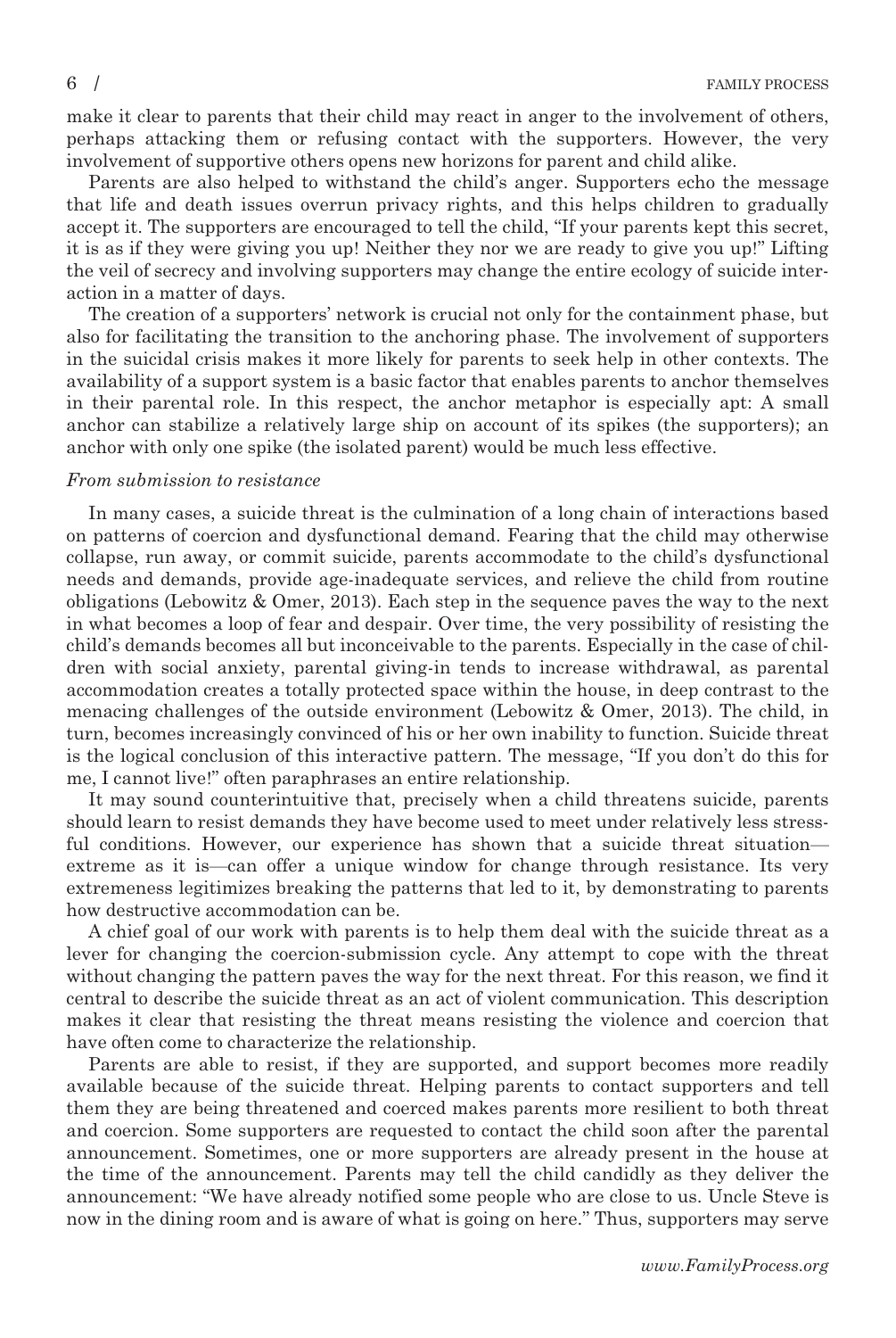as direct or indirect witnesses and validators of the transition rite created by the announcement. In cases where a suicide attempt has been made, supporters can come to the hospital or visit the child at home, conveying by their very presence the message that the situation is changed and that misused privacy rights have been abrogated.

Resistance is also manifested against the suicide intention itself. To be effective, this resistance should not take the form of a moral admonishment, which, in all probability, would leave the suicidal child indifferent or worse, but that of an existentially engaging encounter. The therapist asks the parents about the people who matter to the child. Those people are then asked to visit the child, openly discuss the suicide intention with him or her, and if the threat is concrete, "beg for his or her life." Those "supplicants" tell the child how important he or she is to them and how the suicide would cause them unbearable pain.

Typical candidates for the role are grandparents, uncles, the child's siblings, and the child's friends. We do not refrain from involving children among the supplicants, especially if an actual attempt has been made and if the children in question are important to the suicidal child. In our view, the objection that this would be psychologically cruel for the helping child is not valid. Suicide is the worst possible outcome for that child as well. In addition, siblings are often witnesses to the threats or to the interactions surrounding them. Therefore, involving them in the solution attempt helps them no less than the parents to go from helplessness to agency. We believe that including siblings by providing them with clear and age-appropriate information helps them fulfill a constructive role in the suicidal crisis and improves their coping abilities, much better than keeping them in the role of presumably uninformed bystanders.

The parental experience of being able to withstand the child's dysfunctional demands and expectations in a suicidal crisis can be of deep value in helping them break free of a long-standing accommodation and submission pattern. However, gains are not automatic; many parents revert to the usual routine once the crisis is over. To prevent this, care must be taken to transform containment into anchoring. Parents must be helped to recognize the connection between their accommodative and submissive behaviors and the suicidal crisis. Their ability to manifest resistance to the suicidal behavior and the suicide-linked demands should be underscored. The message to the parents is: "If you could avoid submitting under the threat of suicide, you definitely can do it under less extreme conditions!" Thus, the suicide crisis can become an opportunity to discontinue a host of inappropriate services. Learning to withstand the pressure to submit and accommodate becomes a selfanchoring experience for parents, by which they become able to stabilize themselves against the pull of unsettling emotions (Omer et al., 2013).

# From escalation to self-control

Suicide threats do not usually arise out of nothing, but are preceded by an emotional crescendo that is unwittingly fanned up by parental reactions. Parents often get caught in reciprocal escalation by reacting to screams with screams, to aggression with aggression, and to suicide threats with suicide baiting; or in *complementary escalation*, in which giving in to the child's threats reinforces dysfunctional demands (Omer, 2004). Often, the two kinds of escalation co-exist. NVR helps parents recognize and avoid both traps. During sessions, situations of escalation are examined and reactions that manifest self-control are formulated and rehearsed (Omer, 2004; Weinblatt & Omer, 2008). We coined three bywords that are easily remembered and illustrate the nonescalating stance of NVR: "Hit the iron when it is cold!", "You can't control the child, but only yourselves!", and "You don't have to win, but only to persist!" These sayings carry a special meaning in a suicidal situation.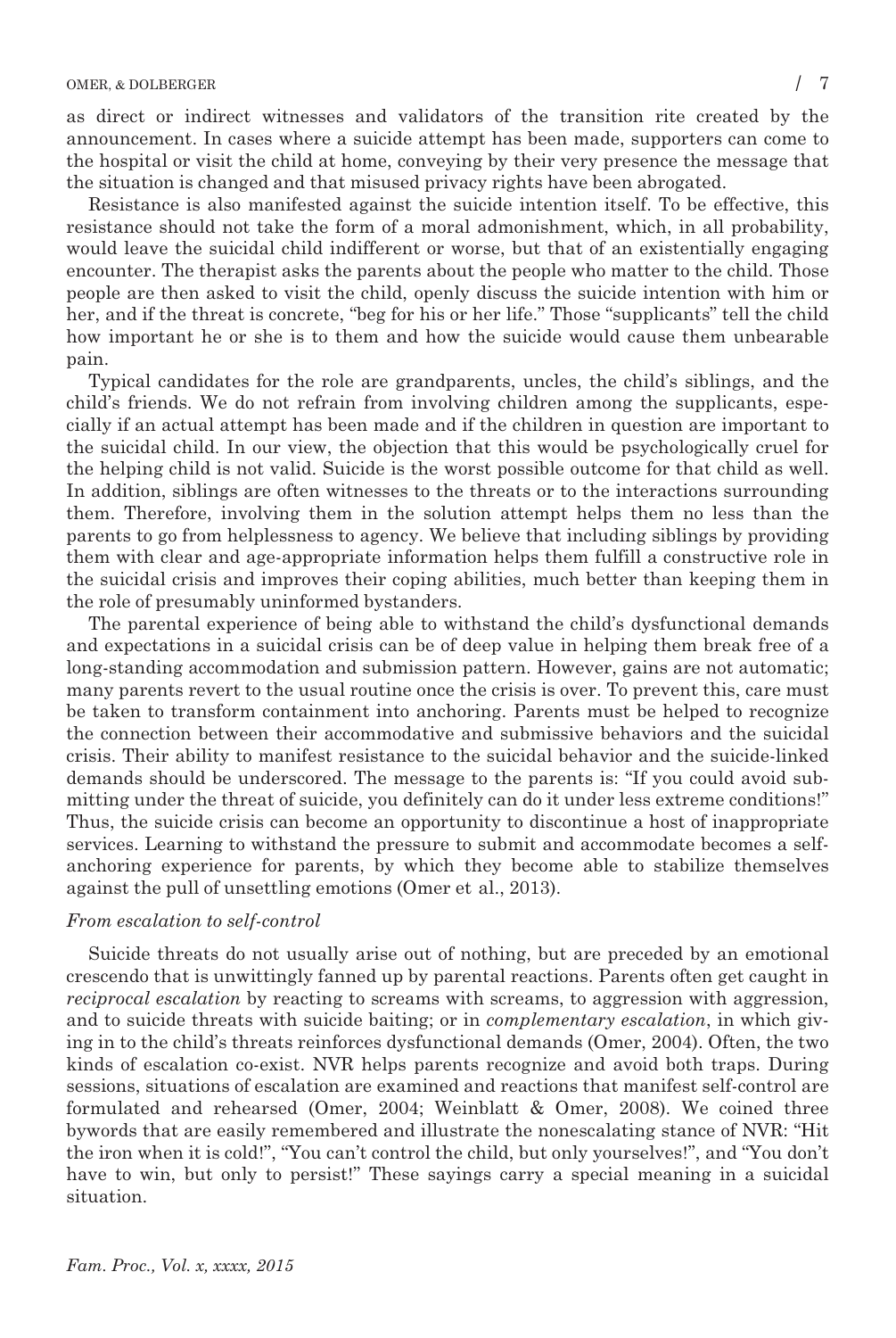The first expression ("Hit the iron when it is cold!") was originally designed to help parents overcome the urge to react immediately to a child's unacceptable behaviors. The rationale was that immediate reactions come about at the height of arousal and increase the risk of escalation. In the suicidal interaction, this saying gains special meaning: Instead of frantically searching for an immediate response, parents are helped to exercise self-control and reduce escalation. Parents learn to take a deep breath, hold off the pressure for immediate solutions, and remain present in a supportive way. Their ability to do so under the pressure of a suicide threat can be readily generalized to less intense situations. Thus, containment lays the foundations for anchoring.

The second expression ("You can't control the child, but only yourselves!") aims to modify dominant attitudes that often turn the parent–child relationship into a destructive zero-sum game (Bugental, Lyon, Krantz, & Cortez, 1997). The shift from attempting to control the other to exercising self-control is a major NVR de-escalation skill (Lavi-Levavi et al., 2013; Weinblatt & Omer, 2008). A controlling, dominant attitude in the suicidal interaction can lead to highly inappropriate reactions, chief of which is suicide baiting ("You want to jump?! Go ahead, jump!"). The motivation behind suicide baiting is probably the wish to defeat the suicide threat once and for all. However, even if the child refrains from executing the threat, the parental provocation causes damage as the child feels rebuffed instead of supported.

In contrast, emphasizing self-control rather than control over the child may foster a positive change in the suicidal tug-of-war. In our program, parents are encouraged to tell the child (and themselves), "We will do all in our power to prevent you from killing yourself! But we know we cannot control you!" The compulsion to control is thereby replaced by the duty to resist. In resisting, we know that we do not have control over the other. Parents who take NVR measures convey the message that they are doing their best to resist suicide. The positive strength conveyed by these acts more than outbalances their candid acknowledgment that they have no ultimate control over the child.

The third expression ("You don't have to win, but only to persist!") is actually a synthesis of the other two; it unifies the factor of time (the duty to persist) with the renunciation of control. The message of persistence is a good antidote to the sense of absolute urgency that fans suicidal dynamics. The parents react to the child's overwhelming demand ("Act now or I'll kill myself!") by conveying the message, "We will stand by you today, tomorrow, and the day after!" In treatment, parents learn to develop a long breath, and to think not in terms of hours or days, but of weeks and months. Actually, NVR acts at both time ranges; parents are helped to act decidedly here and now, but in ways that convey endurance and self-control. In learning to do so, they offer the child an anchor that the child may learn to use gradually.

In a typical escalating interaction, the child's sense of urgency is multiplied by that of the parents. Instead of an alliance between the child and parents, we have an "alliance-ofurgencies," a mutual spin of suicidal panic. In NVR, in contrast, the suicidal urge is no longer viewed as a fire that must be put out immediately, but as a pain that should be endured until it diminishes. However, the parents should not tell the child, "You can endure the pain!" It is far better if they say: "We will stay with you and endure this together with you!" In this way, they lend the child some of their own power of endurance. This new focus and message come to characterize the parents' attitude regarding other conflicts with the child. In this way, strategies learned during the containment phase lay the foundations for the anchoring phase.

#### From distancing and hostility to care and support

Nonviolent resistance does not limit itself to struggling determinedly against violent, oppressive, and destructive acts, but involves expressions of respect and care. This is true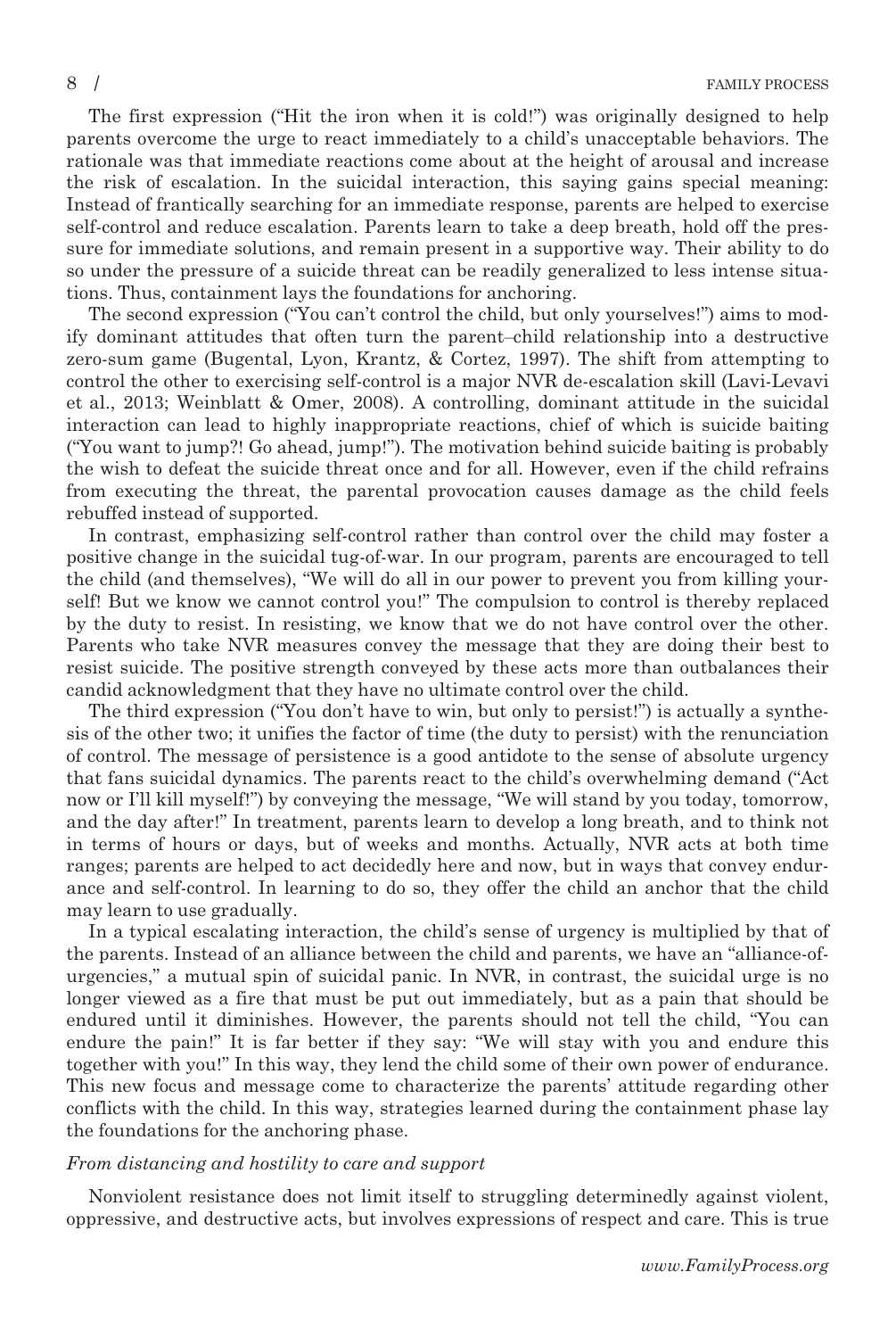# OMER, & DOLBERGER / 9

even in the socio-political sphere and infinitely more so in the application of NVR to suicidal children (Omer, 2004). Helping parents express care and respect can have a lifeenhancing influence on the child's "parliament of the mind" (Shneidman, 1985). Often, however, parents feel inhibited in their ability to do so because the process of mutual distancing and hostility may have *blocked the caring dialogue* (Jakob, 2013). A common reason for parents' inability to express positive feelings is their expectation that the child will ignore or blatantly reject them.

In our program, parents are helped to take steps that express care, respect, and reconciliation, even while expecting a probable rejection by the child. For instance, parents are encouraged to deliver one-sided positive messages in writing, give the child symbolic gifts, mention to the child positive events in the past, or propose a joint activity that was once pleasant to the child. The parents are explicitly prepared for the child's negative reaction, in which case they may say, "That's how I feel, but I can't force you to accept it!" In one case, a mother baked a cake for her 15-year-old son who had threatened to kill himself if she dared disturb him while he was engrossed in the computer game to which he was addicted. She knocked on his door, and said, "I've baked you a coconut cake!" When he expectedly cursed her and her cake, she said, "I made it for you because I love you, but I can't force you to eat it!" She then put the cake in the fridge, leaving her son in the dilemma of whether to prove himself tough and forgo the cake, or enjoy the cake at the price of his toughness. This interaction repeated itself weekly and, in the third week, the boy ate the cake clandestinely. We believe that a piece of mother's cake in the stomach can perform a positive emotional service, even if the child refuses to acknowledge it.

In treatment, the parents learn to view those and similar events as interactions that strengthen them, because their care is no longer dependent on the child's acceptance. The child, in turn, learns that the parent's care is no longer obliterated by his or her hostility. In one case a mother smuggled into her son's school bag bonbons wrapped in pieces of paper with messages of appreciation of a rather unexpected kind (e.g., "I know no one can defeat you!" and "I know that what you did last week was out of loyalty to your friends!"). We believe he might have experienced the smuggled "care-bonbons" as miniature injections of reasons to go on living (Jakob, 2013).

# The Treatment Frame

Our programs for parents of children with externalizing or anxiety disorders usually take 10 weekly sessions (Lavi-Levavi et al., 2013; Lebowitz et al., 2013). Our experience with parents of young adults showed that we need a broader time frame (Lebowitz et al., 2012). The same is true about cases of suicide threat. On the average, we need 15 sessions (with a wide range from 10 to 25). In all cases involving suicide threats, the child is offered individual therapy, although this help is sometimes refused. When there is an individual psychotherapist or psychiatrist (or both), close cooperation must be established involving mutual updates. Sometimes, the child's therapist feels unable to share information because of the commitment to absolute therapeutic discretion. We then request permission from the therapist to inform him or her about our work with the parents so the therapist is only a receiver and not a provider of information. We have found that under these conditions, even therapists who are guarded initially eventually agree to a collaborative relationship. However, we expressly advise parents not to agree to stop the measures of NVR if the child sets this as a condition for going to therapy. We feel that therapy carried out under those auspices might actually perpetuate the conditions that led to the suicidal crisis.

The issue of collaboration with other professionals and agencies probably presents special challenges in Israel as the mental health system tends to be rather fragmented and compartmentalized, compared for instance with what we have witnessed in our work with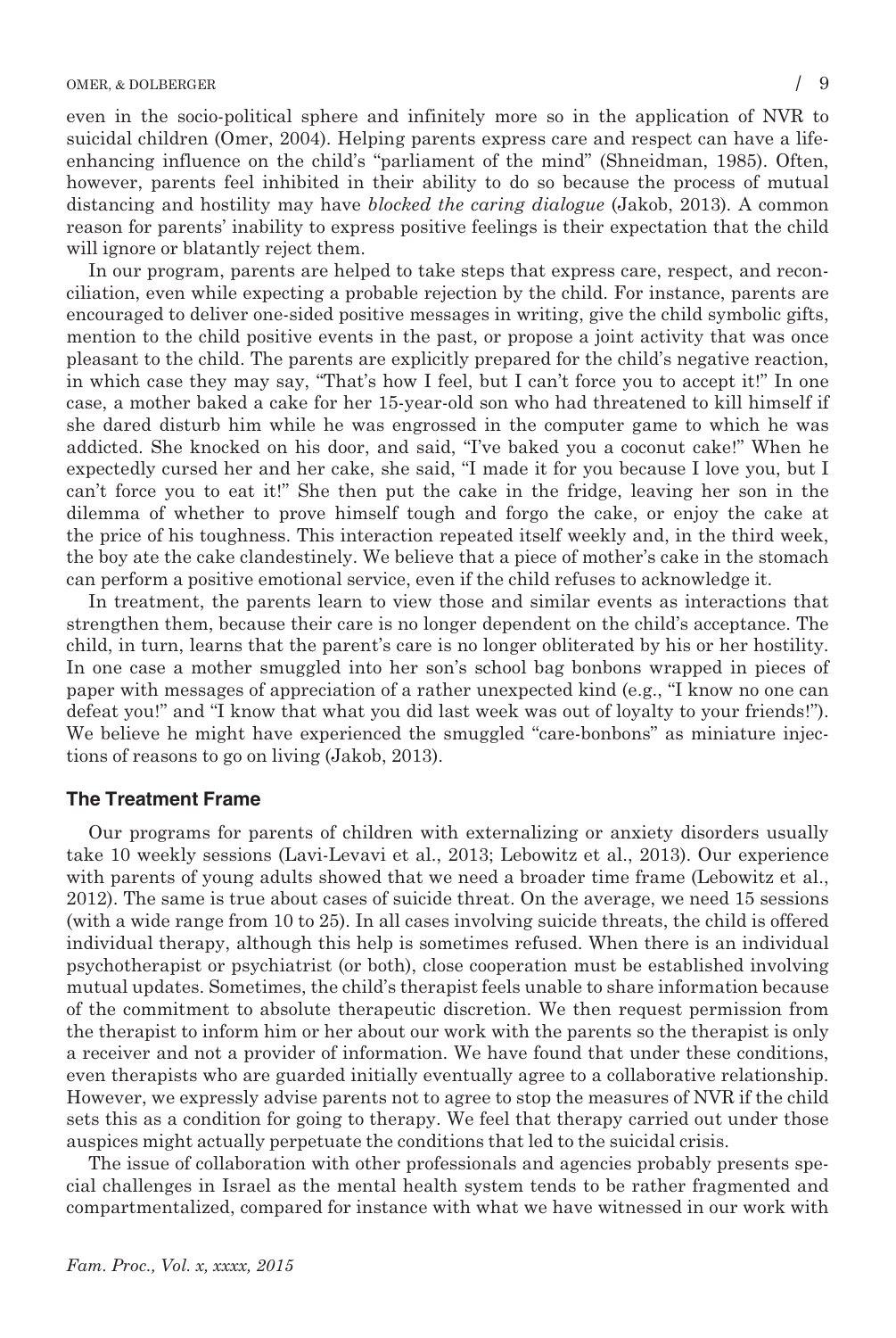colleagues in Germany, Switzerland, Belgium, Holland, and the United Kingdom. The fact that NVR includes special measures for establishing and maintaining contact with the family (nuclear and extended), school personnel, social workers, psychiatrists, and psychotherapists helps in countering this compartmentalization. In our experience, those measures proved helpful in considerably increasing connectedness also when the method was applied in other countries (e.g., Newman, Fagan, & Webb, 2013; Ollefs et al., 2009; Van Holen, 2014).

The therapeutic sessions are not preprogrammed according to a strict manual, but they do obey a typical sequence. The initial meetings are devoted to an analysis of the suicidal interaction, with special attention to the issue of escalation. At the end of the first session, parents are asked to formulate an announcement and consider who should be included in the supporters' network. The delivery of the announcement usually occurs after the second session. In cases of acute risk, the first and second sessions take place a couple of days apart. The supporters' meeting usually takes place in the third or fourth session (it is often a longer session; 90–120 minutes long). A mail list is compiled that includes all of the supporters. At different times during the treatment, the therapist provides parents with a message to send to the supporters' group. In this way, parents remain the gatekeepers of communications with the supporters. At times, the parents or therapist may make specific requests from a supporter; for example, the one who has the closest relationship with the child.

Gradually, the treatment focuses on how the strategies learned during the containment phase may be applied to other interactions with the child. Optimally, parents become better able to manifest presence, involve supporters, reduce escalation, resist destructive behaviors, increase self-control, and act in ways that convey care and appreciation. At the final session, parents are given a letter summarizing the chief events and learnings of the therapy. Many parents have reacted very positively to this summary letter, stressing that it gave them a "bird's eye view" of the therapeutic process and of the tools with which they can face future threats.

# Case Example

Martha and Eli came to therapy 2 months after their son (Roby, 21 years old) sent them a text message telling them that he could not go on living after his girlfriend left him. They had gone to the dorms where he lived (he was in the first year of college) and found him drunk. At first, he rejected their offer to take him home and blamed them for destroying his life. However, after some persuasion, he agreed. In the following weeks, Roby alluded repeatedly to the possibility of suicide, especially when the parents tried to make demands regarding his functioning. Martha became depressed and was deeply afraid when Roby was away from home. Eli felt paralyzed by Roby's threats. The parents' plight was worsened by the fact that at this stage Roby refused to see a therapist or psychiatrist.

Roby would go out at night, return early in the morning, and stay in bed for most of the day. He would also take his parents' car. When he once found the tank was empty, he blamed and humiliated Martha. He complained that his parents had interfered with his decision to put an end to his life, and added that the next time he would not be so dumb as to give them notice.

The parents told the therapist that their relations with Roby had always been stormy. When they made demands on him, Roby would silence them with a tantrum or threaten that he would vanish from their lives. He had had three courses of individual therapy in the past, but the stormy patterns had not improved.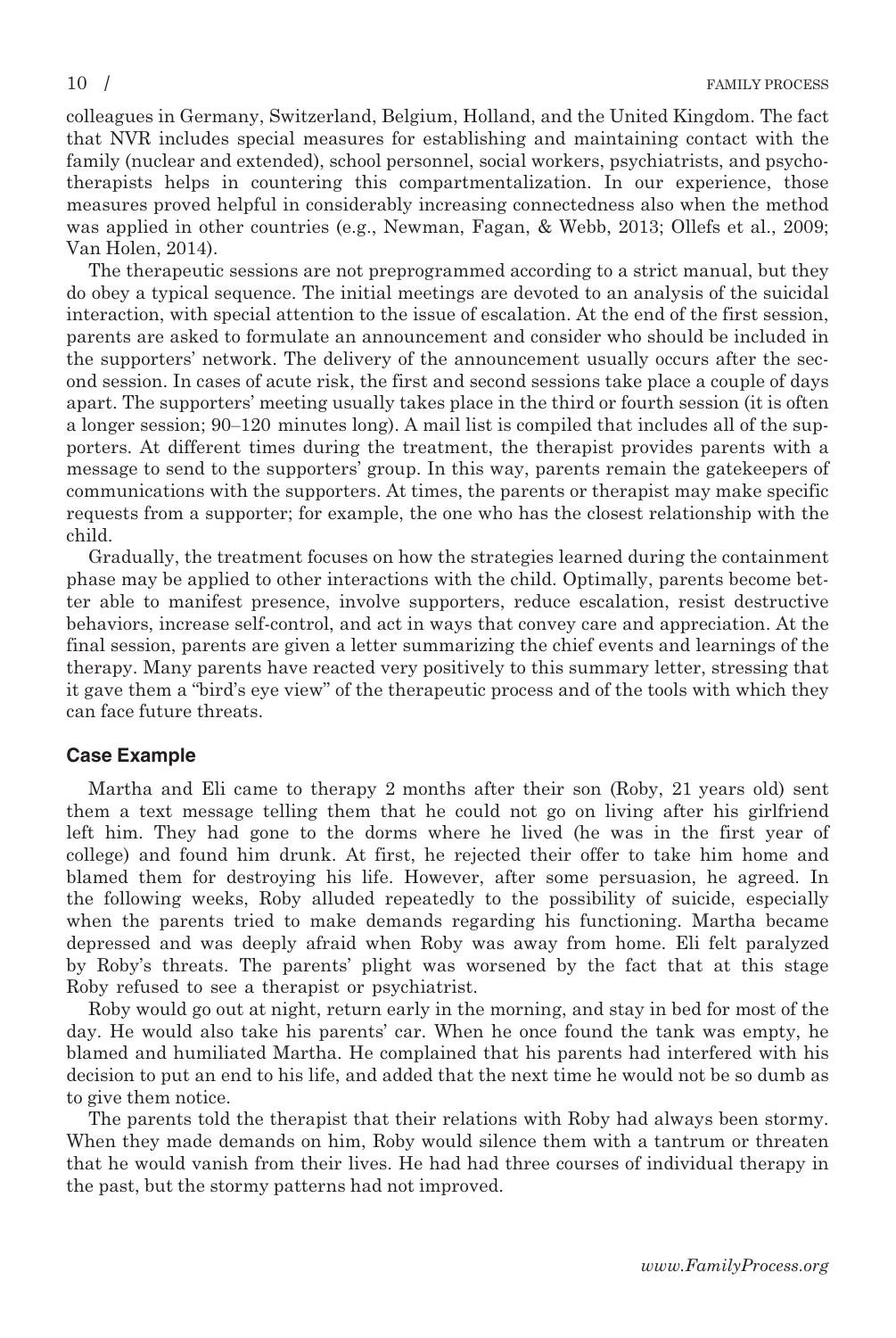The parents were asked to list the services they provided for Roby that, to their minds, were not adequate for a 21-year-old. It turned out that they had a characteristic division of labor: Eli took care of all the practical demands (he had helped Roby register at the university, had arranged for the dorm, was in charge of the money transfers, reached an agreement with the bank when it threatened to cancel Roby's credit card, and so forth). Martha was in charge of Roby's emotional needs, talking to him over the phone, sometimes for hours on end. The conversations, which Martha characterized as "blaming orgies," were deeply painful for Martha, but she was afraid to stop them.

With the therapist's help, the parents summarized the coercive and escalating patterns between Roby and themselves. All services connected to Roby's threats or to their fears of Roby's negative reactions were described as links in the cycle. Also the parents' dire warnings and Martha's endless attempts to placate Roby were represented as links in this chain. The connection between inappropriate services, escalating patterns, and misguided help attempts on the one hand, and Roby's extreme threats and reactions on the other, became clear to the parents. Eli and Martha agreed that the goals of therapy should be to help them manifest decided presence, while, at the same time, cease giving in to Roby's inappropriate demands or invitations to escalate. They were assisted in writing an announcement and were asked to build a list of potential supporters.

The second session took place 3 days after the first. In that session, the parents discussed how to deliver the announcement, and prepared for Roby's reactions. Eli raised objections to the involvement of supporters, but the fact that a number of family members (Roby's and Martha's brothers and the two remaining grandparents) knew about the suicide threats helped the father accept that discretion was not a viable or helpful course. A supporters' meeting was scheduled for a week later. In the meantime, the grandparents and Roby's uncles became involved and were available by phone when the announcement was delivered. In the announcement, the parents declared they would do all in their power to stay in touch with Roby and not stay passive in the face of his suicide threats or his disappearances. They declared that they would reduce their inappropriate services, for they now understood that they were deeply damaging. They said that they would be very willing to help with any constructive plans, but they would no longer maintain his present lifestyle.

Unexpectedly, Roby remained silent and even reread the announcement after the parents finished delivering it orally. Roby remained in his room until the evening, then left the house without a word, as he usually did. The parents sent him a text message asking him to tell them when he was coming back. When Roby did not respond, they called three of his friends and asked them to tell Roby that they were anxious about him. Roby called Martha back and asked her if they had gone crazy. Martha said they did not wish to disturb any of his friends and would not do so if Roby notified them of his plans. Roby hung up the phone angrily; Martha did not call him back. The next day, his grandfather called him and told him he had also been updated and that, if Roby disappeared, he would support the parents in looking for him, for neither he nor they were ready to give him up. He also invited Roby to stay with him for a couple of days. Surprisingly, Roby agreed.

There were 12 people at the supporters' meeting. The supporters agreed to be on call in case Roby made any extreme action or threat. A couple of close friends of the family who lived abroad were also included among the supporters (they would support Roby via phone and mail), though they were obviously not present at the meeting. Their contribution was deemed important for Roby thought highly of them and had had a positive relationship with them and their children in the past. A friend of Eli, who was a financial advisor, agreed to talk to Roby about money issues. He made it clear to Roby that the parents would no longer rescue him from losing his credit card. He told Roby that he knew he had run into debt with his friends and that he would be glad to help Roby develop a financial plan.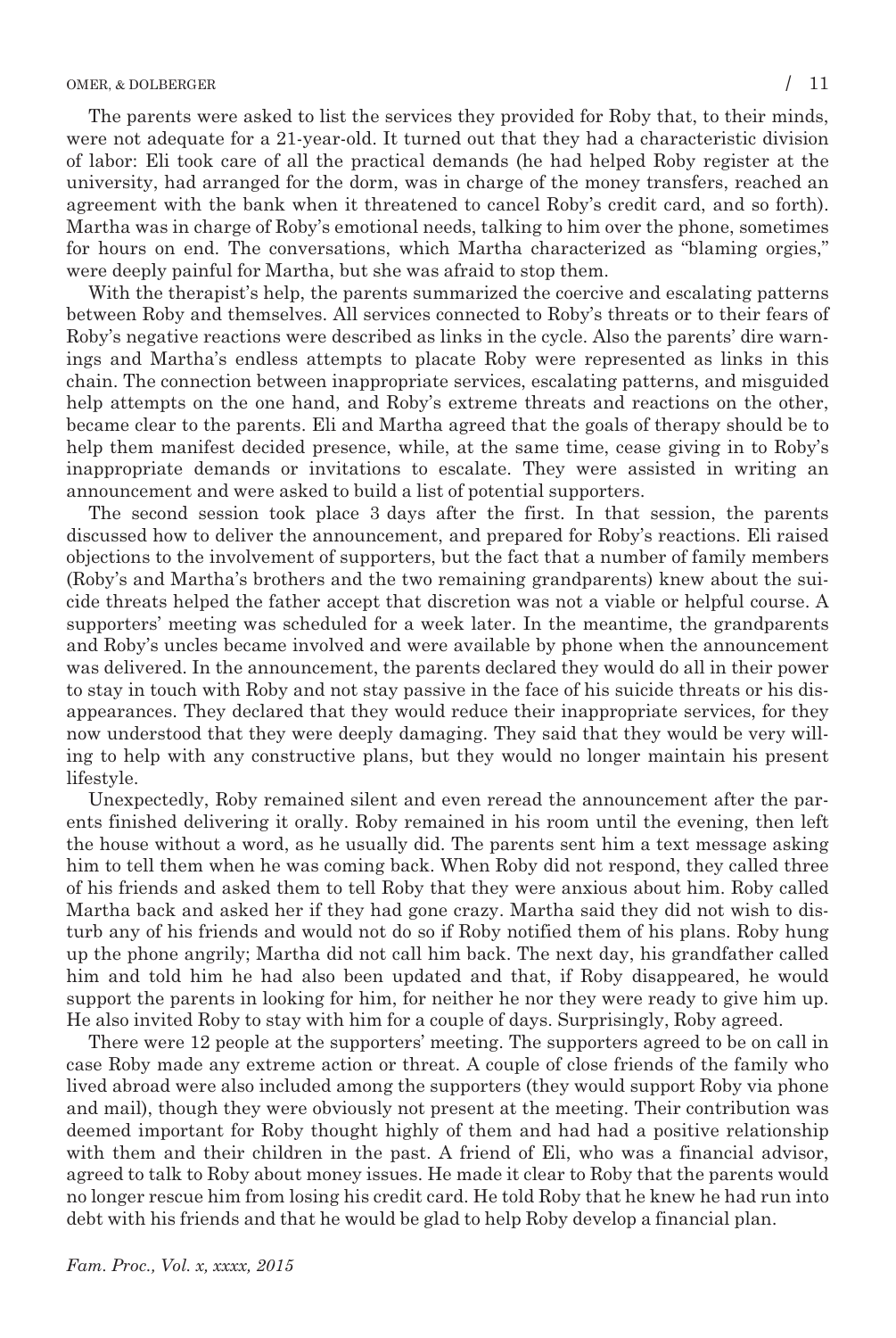During the next week, Roby threatened suicide twice. On both occasions the parents called supporters, who came to the house or got in touch with Roby by phone. In one case, Roby was violent and two of the supporters took him with them for a long drive in their car. They stayed with him until late at night. At about 4:00 AM, Roby asked to return home to sleep, and one of the supporters proposed that he should sleep at his (the supporter's) house to cool down the friction between him and his parents. Roby agreed and ended by staying with this family for 3 days. During this time, he agreed to plan a budget with the help of the financial advisor. He also agreed to the supporter's suggestion that he should see a psychiatrist, an option he had blatantly refused when it came from his parents. He was referred to a psychiatrist that had worked with us before. The psychiatrist told Roby that he would update his parents about the treatment, but would keep discretion about his intimate life. After a brief discussion on those limits, Roby agreed. The psychiatrist updated the parents and was, in turn, updated by the NVR therapist. In this way, with the help of the parents' support network, Roby was also able to get professional assistance.

When Roby would start blaming Martha, she would politely say that she would not continue the conversation. On those occasions, the two supporters from abroad proved particularly helpful. They would call Roby and talk to him, and tell him that the blaming, besides being unacceptable, was not helping him. However, they believed in him and trusted that he could surmount the crisis. Those conversations were much shorter than were those with the mother. Those supporters also helped "smuggle" parental messages of appreciation and reminders to past positive joint events in which Roby had played a special role. They would say things like: "Your father told me how you fixed the car on your trip abroad when it seemed you were stuck for the night! I didn't know about that!" or "Your mother said she knew that, when in trouble, she can always count on you. She told me how you took your younger brother to school and back for a month when he was threatened by bullies!" Gradually, the parents became able to retell those and other positive stories in pleasant conversations with Roby.

Roby went back to college after the semester break. Martha was sad that their special relationship had cooled, but she also felt that, in the last couple of years, the good aspects had degenerated. Roby now preferred to call Eli instead of Martha. At the final session (out of 13), the therapist and parents discussed how to react if the difficulties reappeared. When Roby was in his third year of college, he had a new crisis with manic symptoms of an aggressive nature. It turned out he was taking Ecstasy. He was taken to the psychiatrist with whom he had built a good relationship. The psychiatrist convinced him to accept a brief hospitalization because he was in great danger of hurting himself and perhaps others as well. After 2 weeks in the hospital, the symptoms diminished and he could return to his parents' home until he was able to return to his studies. The parents came to a few sessions and some supporters were mobilized. The supporters proved vital in getting Roby to persist with the medical treatment. The management of this crisis showed that the parents were less helpless and Roby could now profit from professional attention. Roby's problems were far from being solved, but the conditions for dealing with them were better than they had been in the past.

## **DISCUSSION**

Although the effectiveness of NVR in reducing suicide risk has yet not been researched, NVR is known to positively affect some of the factors that have been shown to increase risk: (a) hostility, detachment, and other forms of poor communication between parents and child have been linked to suicide risk (Daniel & Goldston, 2009; Dube et al., 2001; Fergusson et al., 2000; Johnson et al., 2002; Wagner et al., 2003). NVR reduces hostility,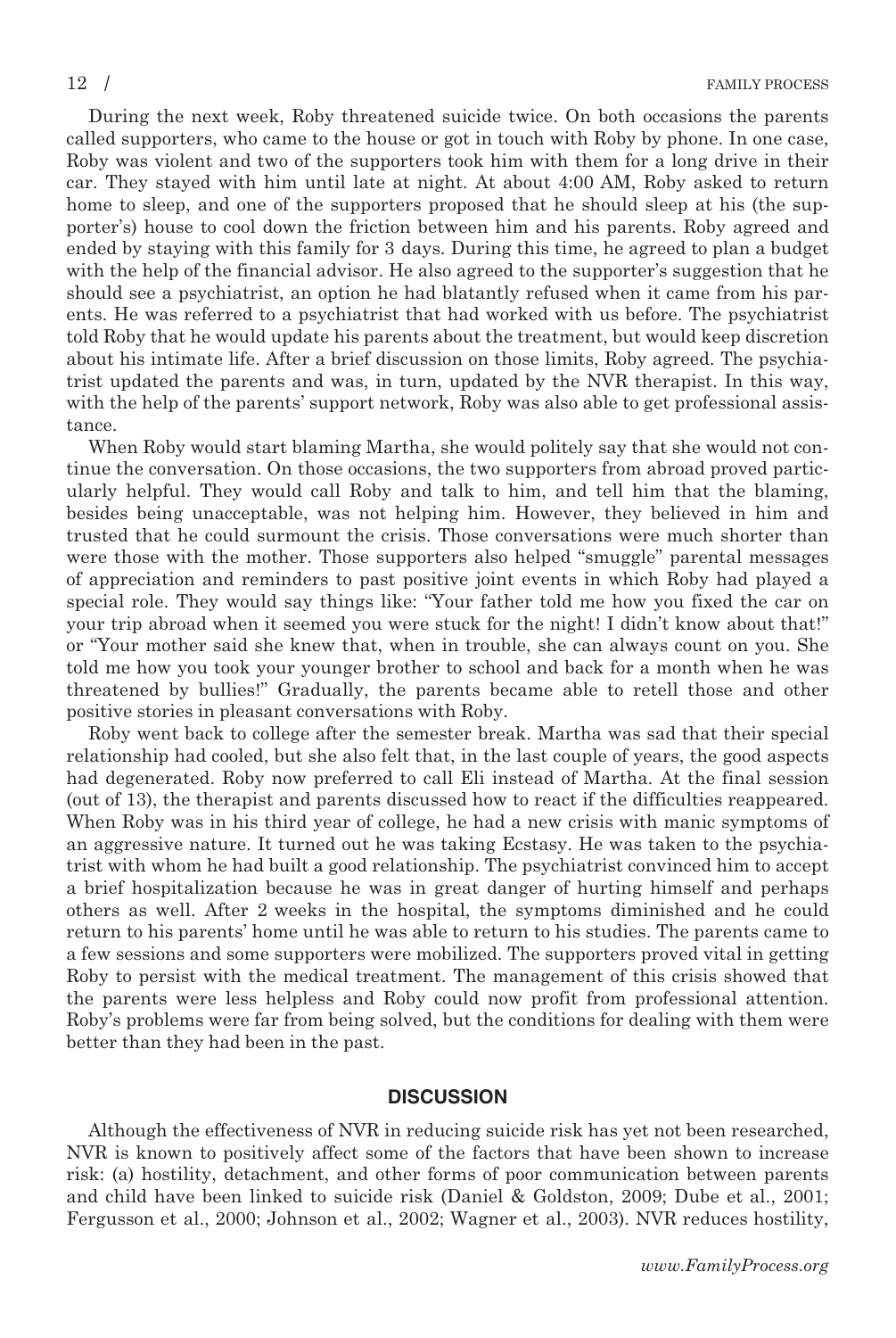negative feelings, and power struggles, and increases parental involvement and positive parental acts toward the child (Lavi-Levavi et al., 2013; Weinblatt & Omer, 2008). (b) Lack of parental knowledge (or monitoring) has been implicated in increased risk for adolescents in virtually all fields of risk behavior (Racz & McMahon, 2011), including suicide attempts and ideation (King et al., 2001). NVR greatly increases parental knowledge by means of nonintrusive vigilant care (Farah et al., 2013; Omer, 2011). (c) Affective dysregulation is widely experienced among suicidal adolescents (Yen, Gagnon, & Spirito, 2013), and affective dysregulation in parents and children are shown to be significantly associated (Buckholdt, Parra, & Jobe-Shields, 2013). NVR improves parental self-control and reduces emotional outbursts (Gershy, 2014; Lavi-Levavi et al., 2013; Weinblatt & Omer, 2008). (d) lack of positive connectedness has been associated with increased suicide risk (Center for Disease Control & Prevention, 2008); NVR increases connectedness (Newman et al., 2013; Weinblatt & Omer, 2008).

The NVR model has a number of characteristics that are different from those of most other approaches: (a) it helps parents resist threat and coercion and at the same time support the child, (b) it addresses the issues of escalation and accommodation, (c) it recognizes parent distress as no less important than child distress, (d) it helps parents take positive initiatives without fearing the child's rejection, (e) it dispels secrecy in ways that quickly increase connectedness, and (f) it does not assume that the child cooperates with therapy. This last, perhaps unique, characteristic of NVR has already shown itself to be valuable with other problems such as children with anxiety disorders or adults with entitled dependence who refuse therapy (Lebowitz et al., 2012, 2013). In many cases, the implementation of NVR leads to increased readiness of the child to accept therapy at a later stage (Lebowitz et al., 2013). In case of suicide threats, as shown in the case example above, this feature of NVR can make it invaluable.

In spite of its supportive characteristics, the idea that NVR can be a first-line approach for suicide threats may give rise to doubts. The reaction of most professionals to a child who mentions suicide is the desire to increase the flow of positive affection. For this reason, an approach that is purely based on improving the quality of attachment might have a more immediate appeal in this area. In effect, we think that, in many cases, the adequacy of such an approach is beyond doubt. Diamond et al. (2011, 2010) demonstrated that in cases where suicide ideation is directly linked to the absence of positive affect and to a deep sense of rejection (e.g., adolescents who are profoundly at odds with their parents because of their peculiar sexual tendencies), focusing treatment on improving parental acceptance and the quality of the parent–child bond not only improves the relationship but also reduces depression and suicidality. We believe there is a continuum between those cases, in which suicide ideation arises out of a sense of neglect and rejection, and cases in which suicide threats emerge in the context of demands for inappropriate services or escalating clashes. Ideally, one should be able to match the treatment to the child's place in that continuum; families closer to the neglect-rejection pole would receive an attachment-based intervention, while families closer to the escalation-coercion end would receive an NVR intervention. It is, however, difficult to establish a clear dividing line between cases. Our hypothesis would be that, in cases where the suicide threat has elements of intimidation and the relationship is of a coercive or accommodating nature, the efficacy of NVR should be especially high. It is also important to understand that NVR aims at restoring and stabilizing the parent–child bond. In this respect it is not only not opposed to an attachment-based therapy, but can actually be viewed as attachment-oriented. In effect, NVR has been proposed as a bridge between parental authoritativeness and secure attachment through the provision of a parental anchor (Omer et al., 2013).

A possible concern regarding NVR regards potential contra-indications, especially in cases of severe psychopathology. It should be stressed that in severe conditions, as in any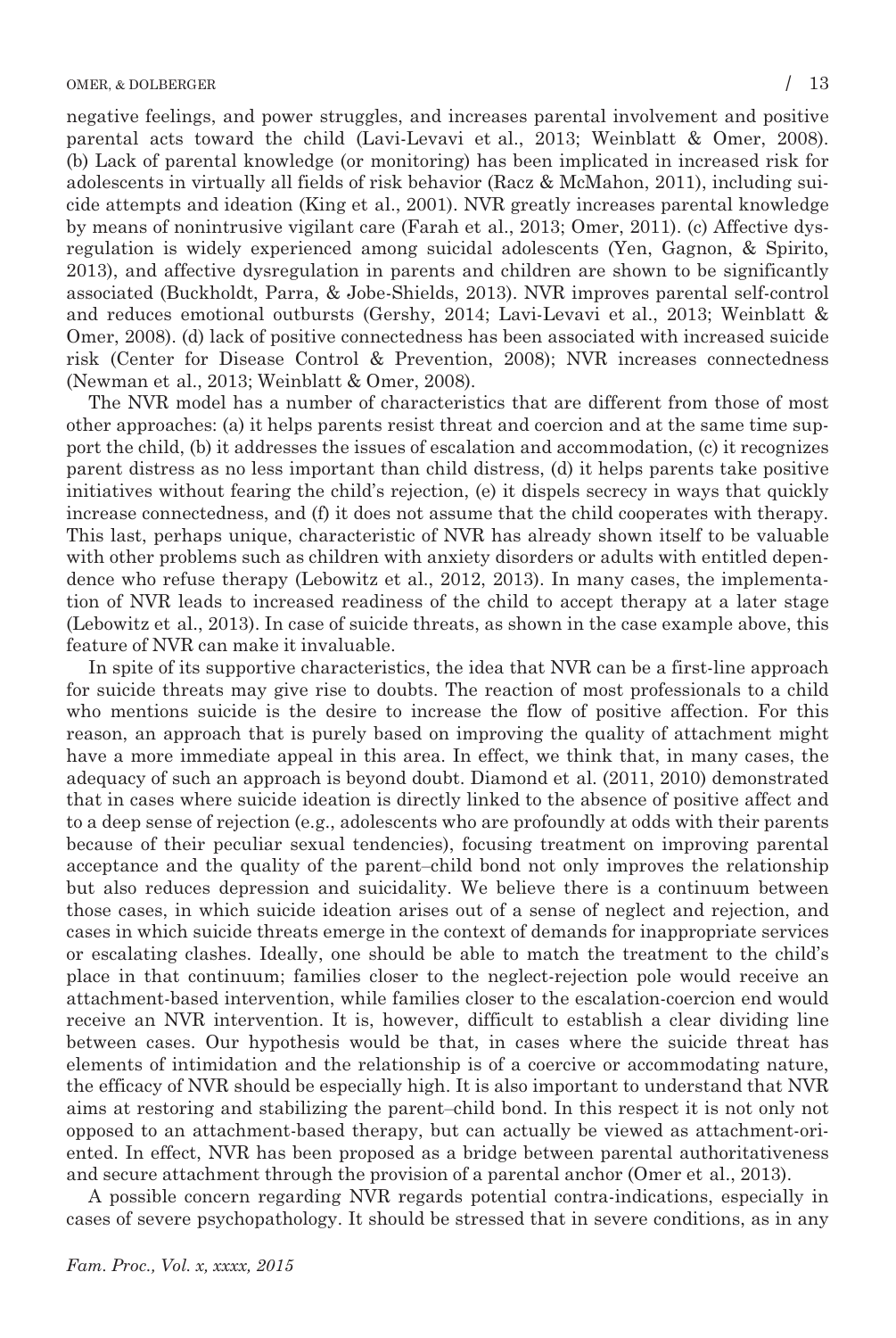case involving suicide threat, NVR represents only one aspect of the therapeutic process. The suicidal person and his or her family require professional attention of various kinds (psychiatric, social, individual, and family assistance). The fact that NVR attends to the different facets of the social and professional network facilitates integration between the different agencies.

As regards especially severe forms of psychopathology, NVR has been implemented with hospitalized psychotic adolescents (Goddard, Van Gink, Van der Stegen, Van Driel, & Cohen, 2009), and with young adults with depression and borderline or avoidant personality disorder (Lebowitz et al., 2012). Those cases require more attention and often a longer therapeutic process. Special efforts should then be devoted to coordinating the parents' treatment with other professionals working with the case. Yet, could NVR be dangerous in some cases? We believe that this could sometimes be the case and that a number of preventive care measures should be taken. First, NVR can be misinterpreted and misused to achieve control and challenge the child in a truculent way. With young people who threaten suicide, considerable attention should be devoted to this issue: Parents should take care to communicate with the child in a supportive, rather than a challenging or controlling way. Second, it is crucial to assign one or more members of the helpers a definite role in support of the child. The best candidates for this role are members who have a positive relationship with the child. It is especially important to verify the availability of such supporters during the containment stage. We believe that such a clear offer of support can help strengthen the positive voices in the young person's 'inner parliament'. In the absence of such a candidate, it might be justified to contact the youngsters' friends. Such friends would usually not take part in the supporters' meeting, to prevent conflicts of loyalty, but should be contacted and informed that the threatening youth is in acute crisis and has threatened suicide. Under such conditions, friends usually become willing to help. We emphasize that those care measures are highly coherent with the NVR approach and in all probability would reduce risk. In contrast, risk might increase if parents declare their decision to cut down existing services without verifying that the child is closely accompanied and offered relevant support.

As the cases on which NVR was used with suicide threats were conducted in Israel, the question of generalization to other cultures and countries should be raised. Although developed in Israel, NVR has been used in a variety of countries and studies have been conducted in Germany (Ollefs et al., 2009), the UK (Newman et al., 2013), Holland (Goddard et al., 2009a,b) the US (Lebowitz et al., 2013), and Belgium (Van Holen, 2014). The effects were very similar to those we found with Israeli samples. Systematic research on the application of NVR for cases of suicide threat is still not available. However, to our minds there are good reasons to assume that the parallels that were obtained in other areas will hold for the present problem as well.

We would like to conclude with a few directions for research. We are presently developing a "threat questionnaire" for parents, which includes items in different areas (e.g., threat of running away, of destroying family property, of increasing delinquent activities, and of committing suicide). Our intent is to investigate frequency of threats and parental coping before and after therapy. We are including assessment not only by the parents but also by a collateral (child's teacher or close member of the support system) of the child's risk level, as well as of depression and suicidality. Unfortunately our attempts to measure depression and suicidality directly have failed, as in our samples many of the children refuse to cooperate. In other programs, where the children are already in therapy, NVR could be offered to parents and the effects on child depression and suicidality could be directly measured. Finally, we have developed and validated a "Parental Anchoring Questionnaire" (Carthy et. al., unpublished data) that measures the ability of parents to anchor themselves in their parental roles and support systems, so as to offer the child a more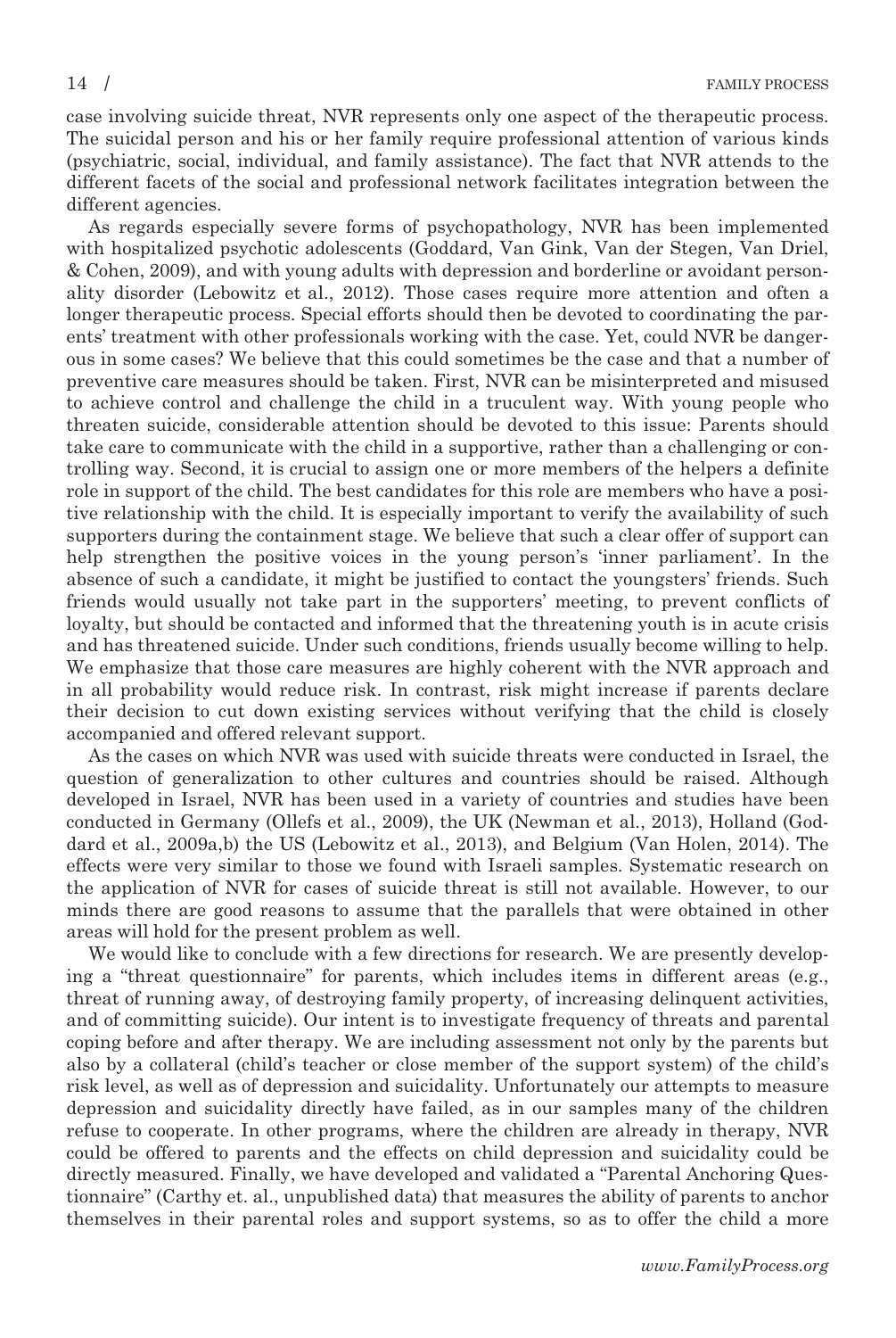stable relational frame. We are presently using the questionnaire in our studies of NVR in different diagnostic categories. We hypothesize that parental anchoring will rise as an effect of treatment and that this will be linked to improved child and family functioning and symptoms, including depression and suicidality.

# REFERENCES

- Booth, N., & Owens, C. (2000). Silent suicide: Suicide among people not in contact with mental health. International Review of Psychiatry, 12(1), 27–30. doi:10.1080/09540260074085.
- Buckholdt, K. E., Parra, G. R., & Jobe-Shields, L. (2013). Intergenerational transmission of emotion dysregulation through parental invalidation of emotions: implications for adolescent internalizing and externalizing behaviors. Journal of Child and Family Studies, 23, 324–332.
- Bugental, D. B., Lyon, J. E., Krantz, J., & Cortez, V. (1997). Who's the boss? Accessibility of dominance ideation among individuals with low perceptions of interpersonal power. Journal of Personality and Social Psychology, 72, 1297–1309.
- Carlton, P., & Deane, F. P. (2000). Impact of attitudes and suicidal ideation on adolescents' intentions to seek professional psychological help. Journal of Adolescence, 23(1), 35–45. doi:10.1006/jado.1999.0299.
- Center for Disease Control and Prevention (CDC). (2008). Strategic direction for the prevention of suicidal behavior: Promoting individual, family, and community connectedness to prevent suicidal behavior. http://www. cdc.gov/ViolencePrevention/pdf/Suicide\_Strategic\_Direction\_Full\_Version-a.pdf.
- Daniel, S. S., & Goldston, D. B. (2009). Interventions for suicidal youth: A review of the literature and developmental considerations. Suicide & Life Threatening Behaviors, 39(3), 252–268. doi:10.1521/suli.2009.39.3.252.
- Diamond, G. M., Diamond, G. S., Levy, S., Closs, C., Ladipo, T., & Siqueland, L. (2011). Attachment-based family therapy for suicidal lesbian, gay and bisexual adolescents: A treatment development study and open trial with preliminary findings. Psychotherapy: Theory, Research, Practice, Training, 49(1), 62–71.
- Diamond, G. S., Wintersteen, M. B., Brown, G. K., Diamond, G. M., Gallop, R., Shelef, K. et al. (2010). Attachment-based family therapy for adolescents with suicidal ideation: A randomized control trial. Journal of the American Academy of Child and Adolescent Psychiatry, 49, 122–131.
- Donath, C., Graessel, E., Baier, D., Bleich, S., & Hillemacher, T. (2014). Is parenting style a predictor of suicide attempts in a representative sample of adolescents? BMC Pediatrics, 14, 113–132.
- Dube, S. R., Anda, R. F., Felitti, V. J., Chapman, D. P., Williamson, D. F., & Giles, W. H. (2001). Childhood abuse, household dysfunction, and the risk of attempted suicide throughout the life span: Findings from the Adverse Childhood Experiences Study. JAMA, 286(24), 3089–3096.
- Farah, H., Musicant, O., Shimshoni, Y., Toledoc, T., Grimberg, E., Omer, H. et al. (2013). Can providing feedback on driving behavior and training on parental vigilant care affect male teen drivers and their parents? Transportation Research Record, 2327, 26–33.
- Fergusson, D. M., Woodward, L. J., & Horwood, L. J. (2000). Risk factors and life processes associated with the onset of suicidal behaviour during adolescence and early adulthood. Psychological Medicine, 30(1), 23–39.
- Gershy, N. (2014). Mentalization, mindfulness, and emotion regulation: Do parents need to mind themselves in order to mind their child? Doctoral Dissertation, University of Long Island.
- Goddard, N., Van Gink, K., Van der Stegen, B., Van Driel, J., & Cohen, A. P. (2009). 'Smeed het ijzer als het koud is'. Non-Violent Resistance op een acuut psychiatrische afdeling voor adolescenten [Strike the iron when it is cold: Non-violent resistance in an acute psychiatric ward for adolescents]. Maandblad Geestelijke Volksgezondheid, 64, 531–539.
- Hooven, C. (2013). Parents-CARE: A suicide prevention program for parents of at-risk youth. Journal of Child and Adolescent Psychiatric Nursing, 26(2013), 85–95.
- Huhman, M. (2002). How teens who are at risk for suicide and who have conflict with parents characterize their parents' communicative behavior (Doctoral dissertation). Seattle, WA: University of Washington.
- Jakob, P. (2013). Die notvolle Stimme des aggressiven Kindes: von der Beziehungsgeste zur Wiederherstellung elterlicher Sensibilität [The distressed voice of the aggressive child: from relational gestures to restoring parental sensitivity]. In M. Grabbe, J. Borke, & C. Tsirigotis (Eds.), Autorität, Autonomie und Bindung [Authority, autonomy and attachment] (pp. 165–184). Gӧttingen: Vandenhoek & Ruprecht.
- Johnson, J. G., Cohen, P., Gould, M. S., Kassen, S., Brown, J., & Brook, J. S. (2002). Childhood adversities, interpersonal difficulties, and risk for suicide attempts during late adolescence and early adulthood. Archives of General Psychiatry, 59(8), 741–749.
- Kashani, J. H., Goddard, P., & Reid, J. C. (1989). Correlations of suicidal ideation in a community sample of children and adolescents. Journal of the American Academy of Child and Adolescent Psychiatry, 28(6), 912–917. doi:10.1207/s15374424jccp1802\_7.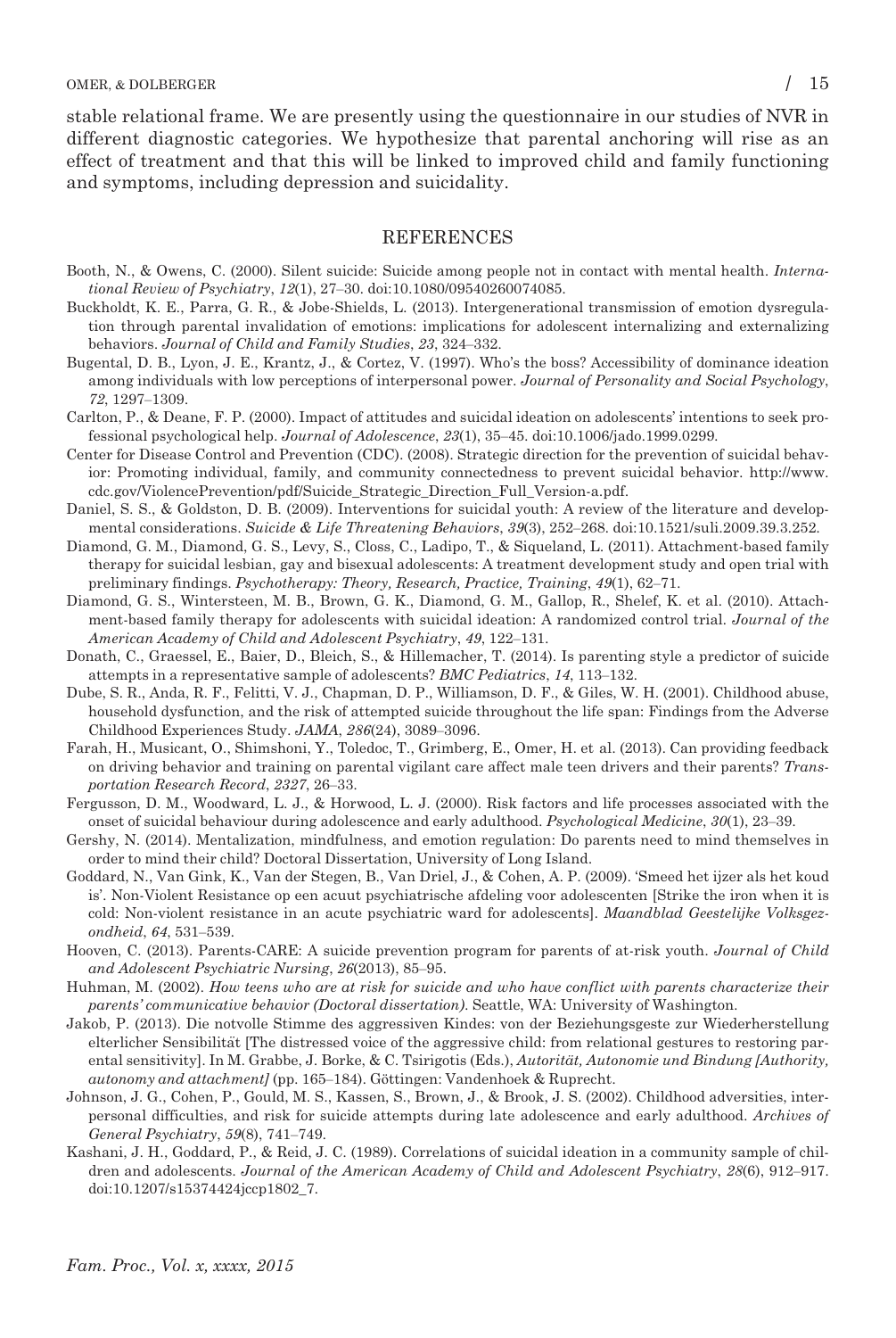- Kidd, S., Henrich, C. C., Rookeyer, K. A., Davidson, L., King, R. A., & Shahar, G. (2006). The social context of adolescent suicide attempts: Interactive effects of parent, peer and school social relations. Suicide and Life Threatening Behaviors, 36(4), 386–395. doi:10.1521/suli.2006.36.4.386.
- King, R. A., Schwab-Stone, M., Flisher, A. J., Greenwald, S., Kramer, R. A., Goodman, S. H. et al. (2001). Psychosocial and risk behavior correlates of youth suicide attempts and suicidal ideation. Journal of the American Academy of Child and Adolescent Psychiatry, 40, 837–846.
- Klimes-Dougan, B. L., Klingbeil, D. A., & Meller, S. J. (2013). The impact of universal suicide-prevention programs on the help-seeking attitudes and behaviors of youths. Crisis, 34(2), 82–97.
- Lavi-Levavi, I., Shachar, I., & Omer, H. (2013). Training in non-violent resistance for parents of violent children: Differences between fathers and mothers. Journal of Systemic Therapies, 32, 79–93.
- Lebowitz, E., Dolberger, D., Nortov, E., & Omer, H. (2012). Parent training in nonviolent resistance for adult entitled dependence. Family Process, 51, 90–106.
- Lebowitz, E. R., & Omer, H. (2013). Treating child and adolescent anxiety: A guide for caregivers. Hoboken, NJ: John Wiley & Sons.
- Lebowitz, E. R., Omer, H., Hermes, H., & Scahill, L. (2013). Parent training for childhood anxiety disorders: The SPACE program. Cognitive and Behavioral Practice, 21(4), 456–469. http://dx.doi.org/10.1016/j.cbpra. 2013.10.004.
- Luoma, J. B., Martin, C. E., & Pearson, J. L. (2002). Contact with mental health and primary care providers before suicide: A review of the evidence. American Journal of Psychiatry, 159, 909–916.
- Nada-Raja, S., Morrison, D., & Skegg, K. (2003). A population-based study of help-seeking for self-harming young adults. Australian & New Zealand Journal of Psychiatry, 37, 600–605.
- Newman, M., Fagan, C., & Webb, R. (2013). The efficacy of nonviolent resistance groups in treating aggressive and controlling children and young people: A preliminary analysis of pilot NVR groups in Kent. Child and Adolescent Mental Health, 19(2), 138–141. http://dx.doi.org/10.1111/camh.12049.
- Ollefs, B., Schlippe, A. V., Omer, H., & Kriz, J. (2009). Youngsters with externalizing behavior problems: Effects of parent training (in German). Familiendynamik, 34, 256–265.
- Omer, H. (2004). Nonviolent resistance: A new approach to violent and self-destructive children. New York, NY: Cambridge University Press.
- Omer, H. (2011). The new authority: Family, school community. New York, NY: Cambridge University Press.
- Omer, H., Steinmetz, S. G., Carthy, T., & von Schlippe, A. (2013). The anchoring function: Parental authority and the parent-child bond. Family Process, 52, 193–206.
- Owen, G., Belam, J., Lambert, H., Donovan, J., Rapport, F., & Owens, C. (2012). Suicide communication events: Lay interpretation of the communication of suicidal ideation and intent. Social Science & Medicine, 75, 419–428.
- Owens, C., Owen, G., Belam, J., Lloyd, K., Donovan, J., & Lambert, H. (2011). Recognising and responding to suicidal crisis within family and social networks: qualitative study. BMJ, 343, d5801. doi: 10.1136/bmj.d5801
- Pikris, J. E., Irwin, C. E. Jr, Brindis, C. D., Sawyer, M. G., Friestad, C. B., & Patton, G. C. (2003). Receipt of psychological or emotional counseling by suicidal adolescents. Pediatrics, 111, e388.
- Qvortrup, L. (1999). Selvmordsadfærd, kommunikation og sprog—teoretiske perspektiver [Suicidal behaviour, communication and language—theoretical perspectives]. In J. Beskow, B. E. Eriksson, & N. Nikku (Eds.), Självmordsbeteende som språk [Suicidal behaviour as language] (pp. 13–36). Stockholm: Forskningsrådsnämden.
- Racz, S. J., & McMahon, R. J. (2011). The relationship between parental knowledge and monitoring and child and adolescent conduct problems: A 10-year update. Clinical Child and Family Psychological Review, 14, 377–398.
- Rudestam, K. E. (1971). Stockholm and Los Angeles: A cross-cultural study of the communication of suicidal intent. Journal of Consulting and Clinical Psychology, 36(1), 82–90.
- Sharp, G. (1973). The politics of non-violent action. Boston, MA: Extending Horizons.
- Shneidman, E. S. (1985). Definition of suicide. Northvale, NJ: Jason Aronson.
- Stanley, B., Brown, G., Brent, D. A., Wells, K., Poling, K., Curry, J. et al. (2009). Cognitive-behavioral therapy for suicide prevention (CBT-SP): Treatment model, feasibility, and acceptability. Journal of the American Academy of Child & Adolescent Psychiatry, 48(10), 1005–1013. doi:10.1097/CHI.0b013e3181b5dbfe.
- U.S. Department of Health and Human Services (HHS) Office of the Surgeon General and National Action Alliance for Suicide Prevention. (2012). National Strategy for Suicide Prevention: Goals and Objectives for Action. Washington, DC: HHS, September 2012.
- Van Holen, F. (2014). Development and implementation of a training program for foster parents based on nonviolent resistance (in Flemish). Unpublished doctoral thesis. Vrije Universiteit Brussels.
- Wagner, B. M., Silverman, M. A. C., & Martin, C. E. (2003). Family factors in youth suicidal behaviors. The American Behavioral Scientist, 46(9), 1171–1191. doi:10.1177/0002764202250661.
- Weinblatt, U., & Omer, H. (2008). Non-violent resistance: A treatment for parents of children with acute behavior problems. Journal of Marital and Family Therapy, 34, 75–92.